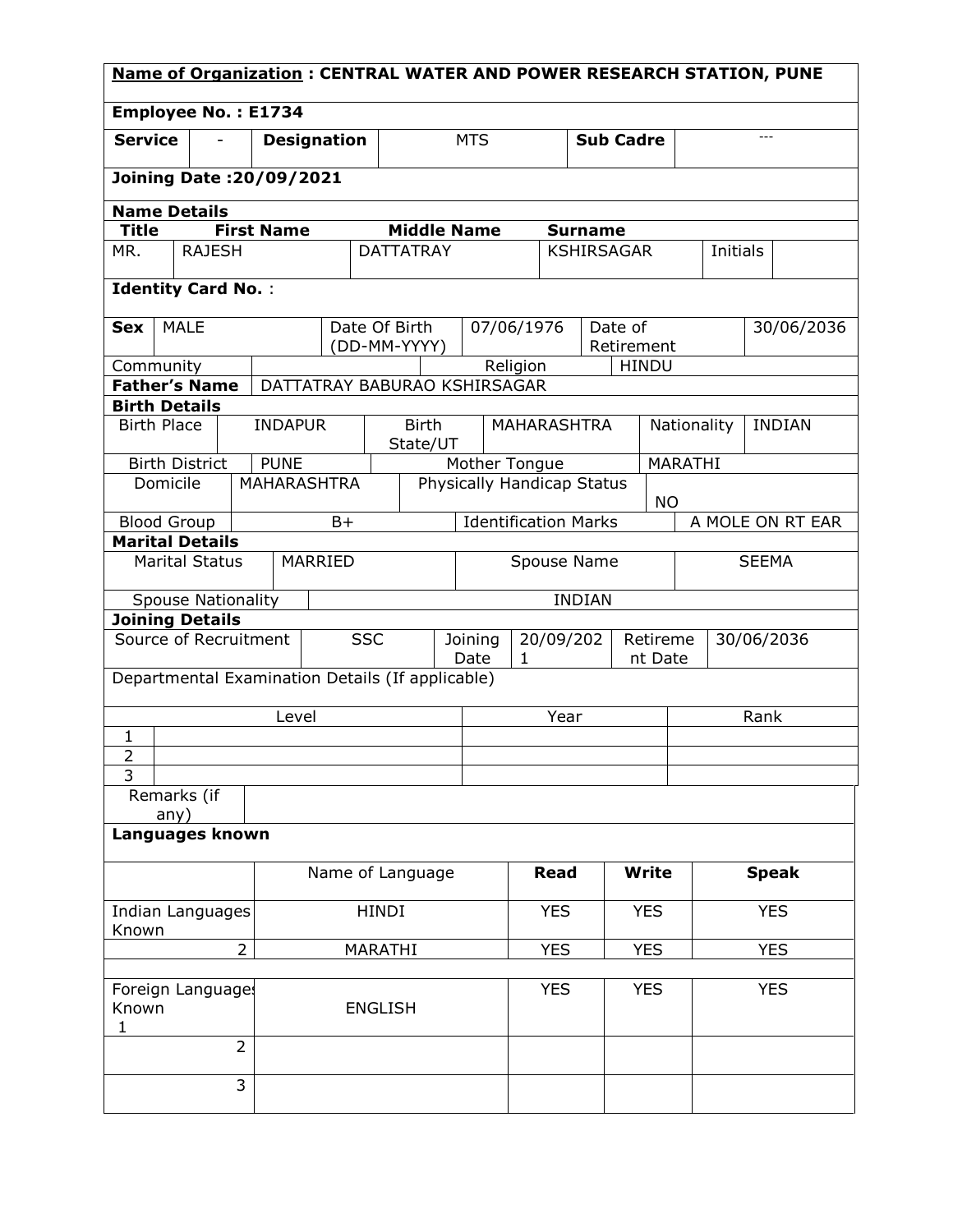## Details of deputation (if applicable)

| Name of the Office | Post held at that<br>time in parent office | Name of post<br>(selected for<br>deputation | Period of deputation |      |  |
|--------------------|--------------------------------------------|---------------------------------------------|----------------------|------|--|
|                    |                                            |                                             | Since                | From |  |
|                    |                                            |                                             |                      |      |  |

## Details of Foreign Visit

| SI.<br>No. | Place of Visit | Date of<br>visit | Post held at<br>that time | Whether it<br>is a<br>personal or<br>official visit | Details of visit |
|------------|----------------|------------------|---------------------------|-----------------------------------------------------|------------------|
|            |                |                  |                           |                                                     |                  |

## Transfer/Posting Detail (if applicable)

| Place | Period of posting |      |  |  |  |  |  |  |
|-------|-------------------|------|--|--|--|--|--|--|
|       | Since             | From |  |  |  |  |  |  |
|       |                   |      |  |  |  |  |  |  |
|       |                   |      |  |  |  |  |  |  |
|       |                   |      |  |  |  |  |  |  |
|       |                   |      |  |  |  |  |  |  |

| Qualification (Use extra photocopy sheets for multi qualifications, experience, training, awards details)                |       |                   |                   |       |               |                         |                  |                  |  |  |
|--------------------------------------------------------------------------------------------------------------------------|-------|-------------------|-------------------|-------|---------------|-------------------------|------------------|------------------|--|--|
| Qualification                                                                                                            |       | Discipline        |                   |       |               |                         | Specialization 1 |                  |  |  |
| <b>PGDRM</b>                                                                                                             |       | RETAIL MANAGEMENT |                   |       |               |                         |                  |                  |  |  |
| Year                                                                                                                     |       | Division          |                   |       | CGPA/ % Marks |                         |                  | Specialization 2 |  |  |
| 2011                                                                                                                     |       | <b>FIRST</b>      |                   | 60.58 |               |                         |                  |                  |  |  |
| Institution                                                                                                              |       | University        |                   |       | Place         |                         |                  | Country          |  |  |
| <b>SCDL PUNE</b>                                                                                                         |       | <b>SYMBIOSIS</b>  |                   |       | <b>PUNE</b>   |                         |                  | <b>INDIA</b>     |  |  |
| <b>Experience</b>                                                                                                        |       |                   |                   |       |               |                         |                  |                  |  |  |
| Type of Posting                                                                                                          |       |                   |                   |       |               | Level                   |                  |                  |  |  |
| <b>MTS</b>                                                                                                               |       |                   |                   |       |               | $L-1$                   |                  |                  |  |  |
| Designation                                                                                                              |       |                   |                   |       |               | <b>Present Position</b> |                  |                  |  |  |
| <b>MTS</b>                                                                                                               |       |                   | <b>MTS</b>        |       |               |                         |                  |                  |  |  |
| Ministry                                                                                                                 |       |                   | Department        |       |               |                         |                  |                  |  |  |
| <b>MOWR</b>                                                                                                              |       |                   | <b>CWPRS</b>      |       |               |                         |                  |                  |  |  |
| Office                                                                                                                   |       |                   | Place             |       |               |                         |                  |                  |  |  |
| <b>CWPRS KHADAKWASALA PUNE</b>                                                                                           |       |                   | <b>PUNE</b>       |       |               |                         |                  |                  |  |  |
| <b>Experience Subject</b>                                                                                                |       |                   | Period of Posting |       |               |                         |                  |                  |  |  |
| Major                                                                                                                    | Minor |                   |                   |       | To<br>From    |                         |                  |                  |  |  |
|                                                                                                                          |       |                   |                   |       |               |                         |                  |                  |  |  |
| Note:-Refer the Annexure to fill above Major, Minor Subjects and below given training<br>subject(minimum 1 week & above) |       |                   |                   |       |               |                         |                  |                  |  |  |
| Training                                                                                                                 |       |                   |                   |       |               |                         |                  |                  |  |  |